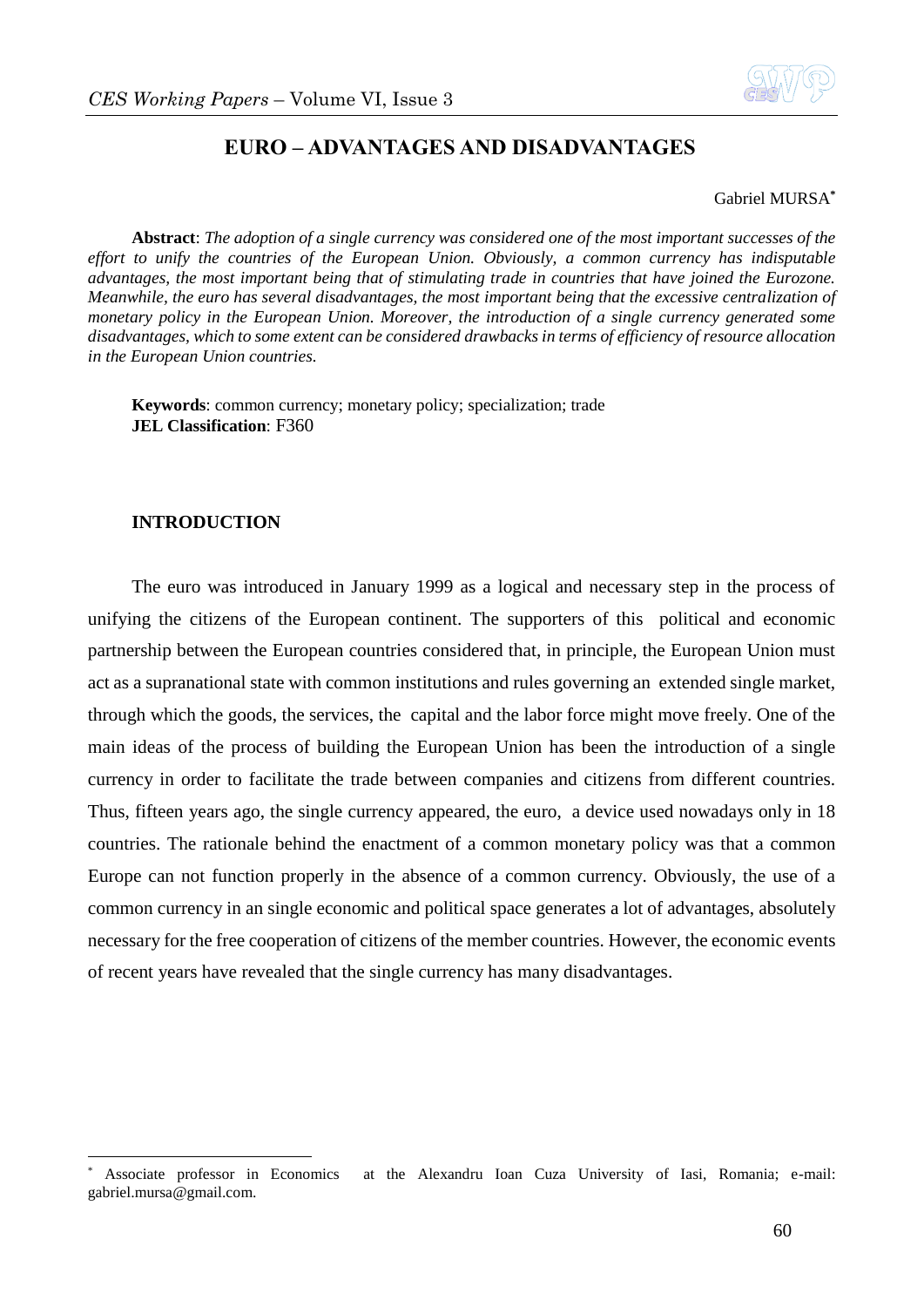### **1. ADVANTAGES OF THE EURO**

The efficiency of resource allocation is based on the ability of economic system to use the specialization and the exchange. People become more prosperous by expanding the benefits of peaceful cooperation and of division of labor. However, specialization is possible through the expansion of markets, i.e. by removing barriers to the free movement of goods, capital and labor force. This is one of the most important reasons for understand that the unification of countries in Europe is a way of increasing the prosperity of the citizens by the widespread use of the principle of specialization and unrestricted transfer of goods and services. In addition, there are reasons to believe that the extended economic systems tend to naturally select currency used by individuals to exchange goods and services in order to satisfy their needs. To fulfill its mission, a currency must be used by a great number of individuals. A wider acceptability of money reduces the unit costs of administering the currency, diminishing the transactional costs of exchanging goods and, ultimately, increasing the benefits created by specialization and free trade. From this point of view, the euro has been a way of reducing transaction costs arising from the exchange of goods and services in the European space, allowing a free and easy movement of goods, capital and labor within the European Union, especially in the territory composed by the 18 member states of the Eurozone. The use of a common currency has allowed a widespread integration of economic activities from various countries, which resulted in the exploitation of comparative advantages of individuals and of companies in member countries, as demonstrated by the sustainable growth of the trade.

An obvious advantage of the euro was to reduce exchange rate risks. In the system of floating exchange rates, the continuous changes in exchange relations inhibit the trade, creating difficulties for exporters and importers. For example, a 2% devaluation of a currency can embarrass a company specialized in foreign trade operations, working with a profit margin of 5%. Continuously fluctuating exchange relations between two or more currencies increases the uncertainty and the risk for the firms engaged in foreign exchange and discourage the transfer of goods and services across national borders. From this point of view, adopting euro created an enormous advantage. The deeper economic integration, an increased specialization and an increased trade volume made the Eurozone countries play an important role in the global economy, their GDP being the second largest in the world, accounting for 14.6 % of world GDP. Basically, the Eurozone has become the most important economic actor in the world, its imports and exports having the highest share in world trade (exports - 21.7 % of GDP , imports - 20.9 % of GDP) (IMF, 2013).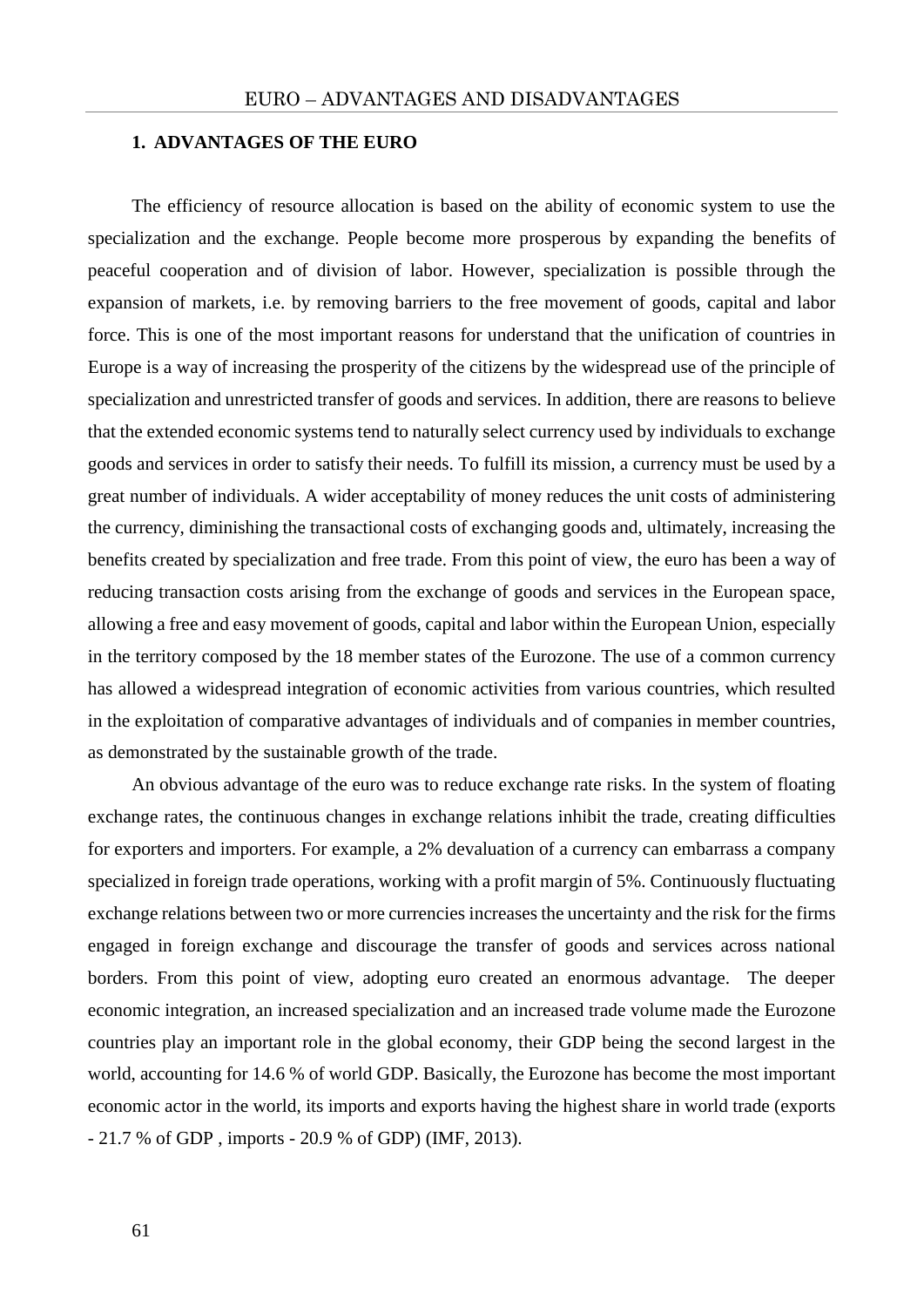Enhancing trade between Eurozone countries and the significant growth of their economies was largely possible by surpressing the transaction costs generated by flexible exchange rates. The transition to a single European currency has allowed the establishment of fixed rates between the currencies of the Eurozone; since then the exchange rate between the German mark and the franc remained constant under the system of euro currency. The elimination of currencies fluctuations eliminated exchange rate risk. Obviously, the currency risk can be supressed by other means, but, in principle, these increase the transaction costs and reduce the benefits from trade, discouraging the specialization and the trade.

An important advantage of enacting euro was the elimination of exchange rate differences. In the absence of a single currency, a Romanian firm exporting in Germany receive DM but pays wages in RON. Most times, it is put in a position to sell and buy German marks or other foreign currencies. In addition to the risk associated with floating exchange rates, the Romanian firm loses difference between the price of purchase and the sale price. Banks buy currencies at a low price and sell them at a higher price. Therefore, the firms involved in foreign exchange lose that margin when selling and buying foreign currency. Thus, a system of floating exchange rates can generate losses both from a modified exchange rate of the national currency and from the difference of value between the sale price and the purchase of foreign currencies in the forex market. However, these potential losses can be considered transaction costs that discourage the foreign trade, inhibit exploitation of comparative advantage and the creation of a common market. The introduction was made at a fixed exchange ratio of national currencies, which had the advantage of eliminating these drawbacks. A fixed exchange rate has the great advantage of a more efficient allocation of resources at the international level, in this case, for the member countries of the Eurozone. Virtually, a fixed exchange rate eliminates the possibility of using monetary nationalism as a means of artificially increasing the competitiveness of national economies through the periodic devaluations of the national currency (Hayek, 1998). Under a system of floating courses, the national governments intentionally use the currency devaluation in order to stimulate exports in the short run. However, such a measure has limited and short-term effects, favoring a particular group of interest (exporters) and disfavoring the importers and the consumers, generating an overall increase in domestic prices. Under a system of fixed exchange rates, the external competitiveness of the goods and services produced within the country has a real base, not a monetary or a illusory one, created by a devaluation of the national currency. When it operates with fixed exchange rates, a economy can ensure its competitiveness in international trade through structural reforms, not manipulating the exchange rate of the national currency, which benefits short small group of exporters.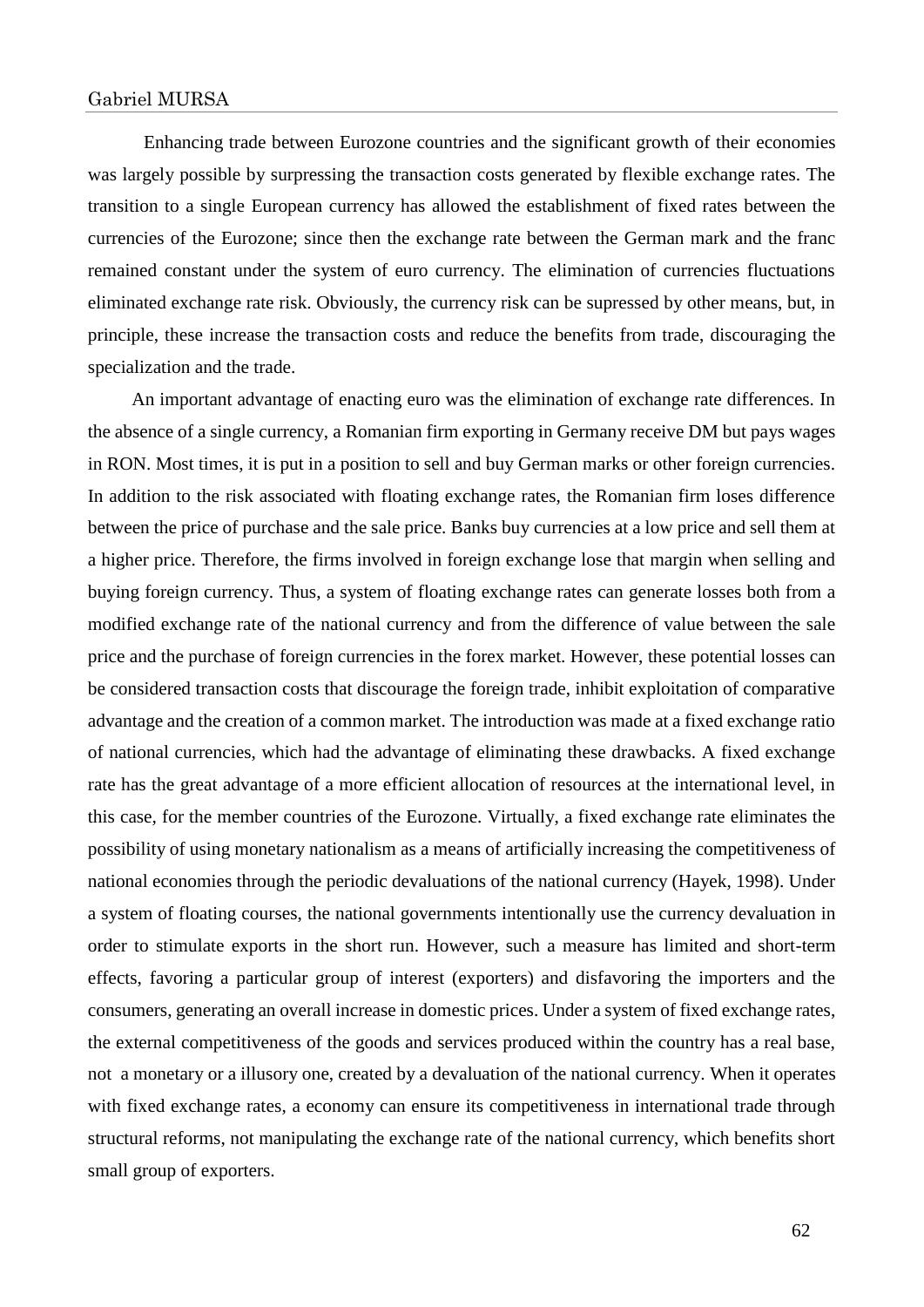A huge advantage of the adoption of the euro was to eliminate the possibility that the national governments use a discretionary monetary policy to induce some artificial booms by credit expansion (Huerta de Soto, 2012). With a single currency, the governments can not imprint fiat currency and resorting populist policies. The democratic governments use monetary policy as a means to satisfy political interests without resorting to harsh measures, such as increasing taxes. In the second half of the twentieth century, a significant increase in government spending led to huge budget deficits covered by monetary instruments. In general, the governments have preferred to create inflation and not to increase budget revenues by raising taxes because, in a democratic political system, the voters rejects tax increases. Thus, they preferred to rely on the hidden tax of inflation, which distorts the functioning of relative prices and therefore the allocation of scarce resources. The adoption of the single currency and the transfer monetary policy prerogatives made the governments accustomed to cover the budget deficits through monetary instruments to be deprived of one of the most used tools of economic policy. This particularly favored citizens of countries whose governments often resorted to monetization of deficits at the expense of strengthening fiscal discipline. This was quite evident in recent years, when many of the Eurozone countries, once followers of inflationism were put in a position to take precautionary measures in order to reform the economy. From this perspective , the euro has acted, even if imperfect, like the gold standard because of the limited possibilities of politicians to devaluate the national currencies to solve short-term economic problems of their own nation. The economic crisis of recent years has forced politicians to resort to limiting budget deficits, to adjust public spending, to deregulate of economic activity, to encourage the labor market flexibility etc. Without the euro, the existence of national currencies with flexible exchange rate would give the possibility of governments of different countries to abandon austerity policies and to resort to inflation and devaluation as a means of solving their temporary economic difficulties caused by the economic crisis. But as we pointed out, the inflation acts as a tax that allows the governments to finance the excessive spending by a hidden confiscation of the purchasing power of currency users. Moreover, it decreases the overall productivity of the process of resource allocation because the erroneous signals transmitted by the price system directs the scarce resources to marginal uses.

With the single currency, the governments of Euro area have very limited opportunities to use inflation as a method of financing the budget deficit. In fact, their only option is to control the public expenditure, taking into account that a high level can not be easily financed by increasing taxes. From this perspective, the limited the powers of national governments acts as a safety belt for the economies of the southern flank of the European Union, which traditionally are not accustomed with the budgetary discipline imposed by a common monetary policy, designed and applied in the Eurozone.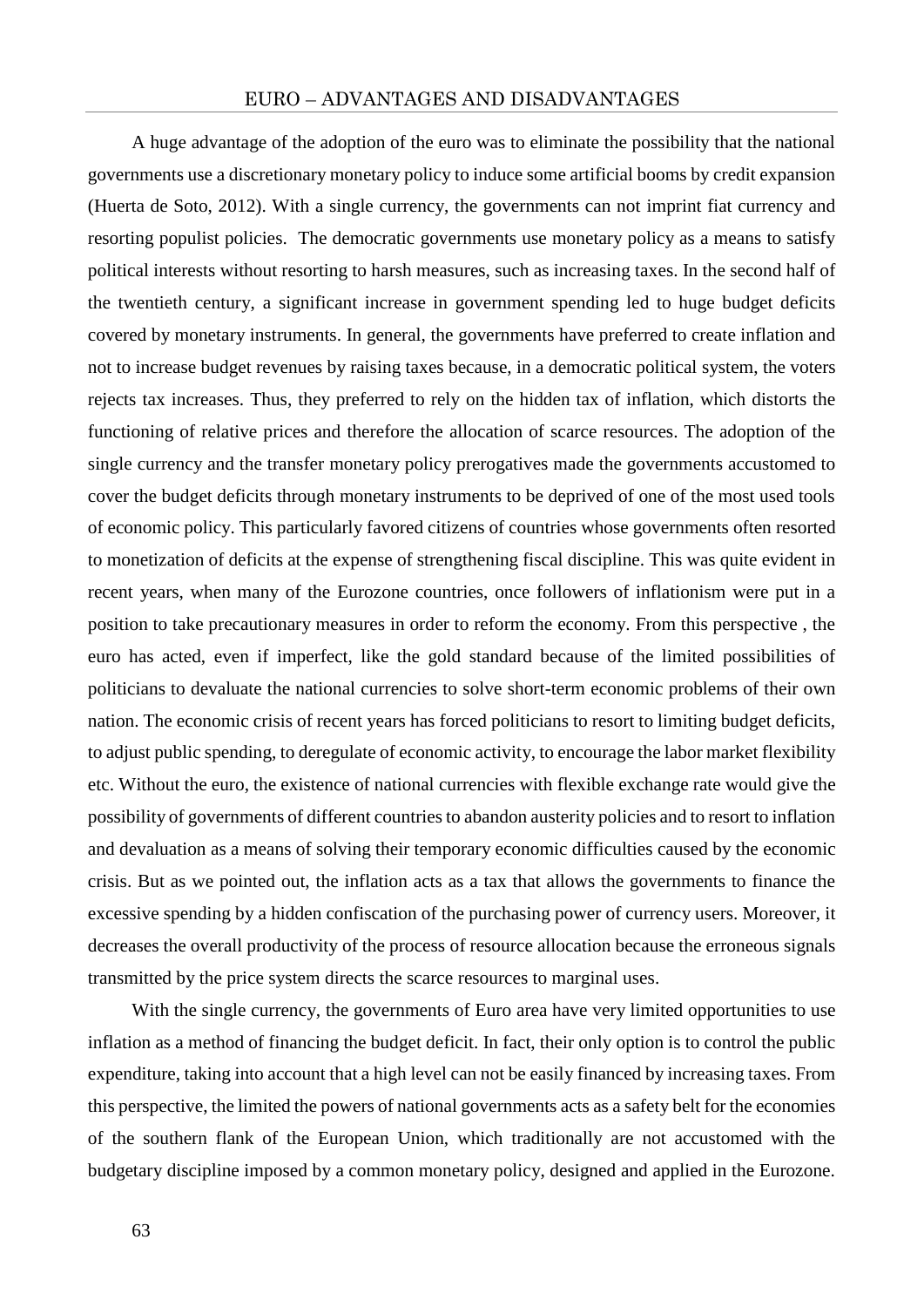This was evident when countries like Greece and Italy showed their intention to give up the single European currency.

The Eurozone monetary system is a obstacle to extending social security system of the European Union. Due to electoral reasons, all European countries support a huge public spending in order to finance the welfare state system, a tool used by all political parties to buy votes and to stay in power. With a single currency, it is more difficult to do this. Obviously, the euro adoption has not led to the disappearance of this populist system, but it put obstacles in the way of its expansion. With an autonomous monetary policy, any government can finance a portion of these expenses by the monetization of public deficits. In order to avoid raising taxes, the governments resorted to the hidden tax of inflation to cover costly social programs promoted by political parties. Today, the governments of the euro area have limited opportunities for spending more because they have lost the right to imprint fiat money. Of course, the euro has not led to the disappearance of the welfare state system, but made more transparent its financing. Since they can not use anymore the occult financing of social spending through inflation, the governments can expand such programs by increasing the official taxes, a transparent and democratic method to use the taxpayers incomes. But as we have seen, the tax increasings have negative effects not only on the economy but also on political parties who promote such a policy. Therefore, it is difficult to use such an instrument in a democratic political system. Therefore, the euro introduced a natural barrier to the expansion of social security programs because it have inhibited the political authorities to use inflation as a hidden way of financing public expenditures.

Finally, the euro has had the advantage of being determined the Eurozone countries to meet some convergence criteria. Thus, in order to enjoy the benefits of specialization and cooperation through a single and wider market, the national governments were seen gradually forced to abandon lax monetary and fiscal policies being constrained to promote the price stability, to keep under strict control the money printing, to restructure public spending and to eliminate chronic budget deficits. These criteria aimed at introducing a strong discipline in countries that typically were trained to use the technique of inflation to delay indefinitely the solve of real economic problems.

## **2. DISADVANTAGES OF THE EURO**

The euro has boosted trade in the euro area, it has permitted the division of labor and has represented a way of disciplining the national governments, who, before entering the Eurozone, used fiscal policy and monetary policy to achieve populist objectives.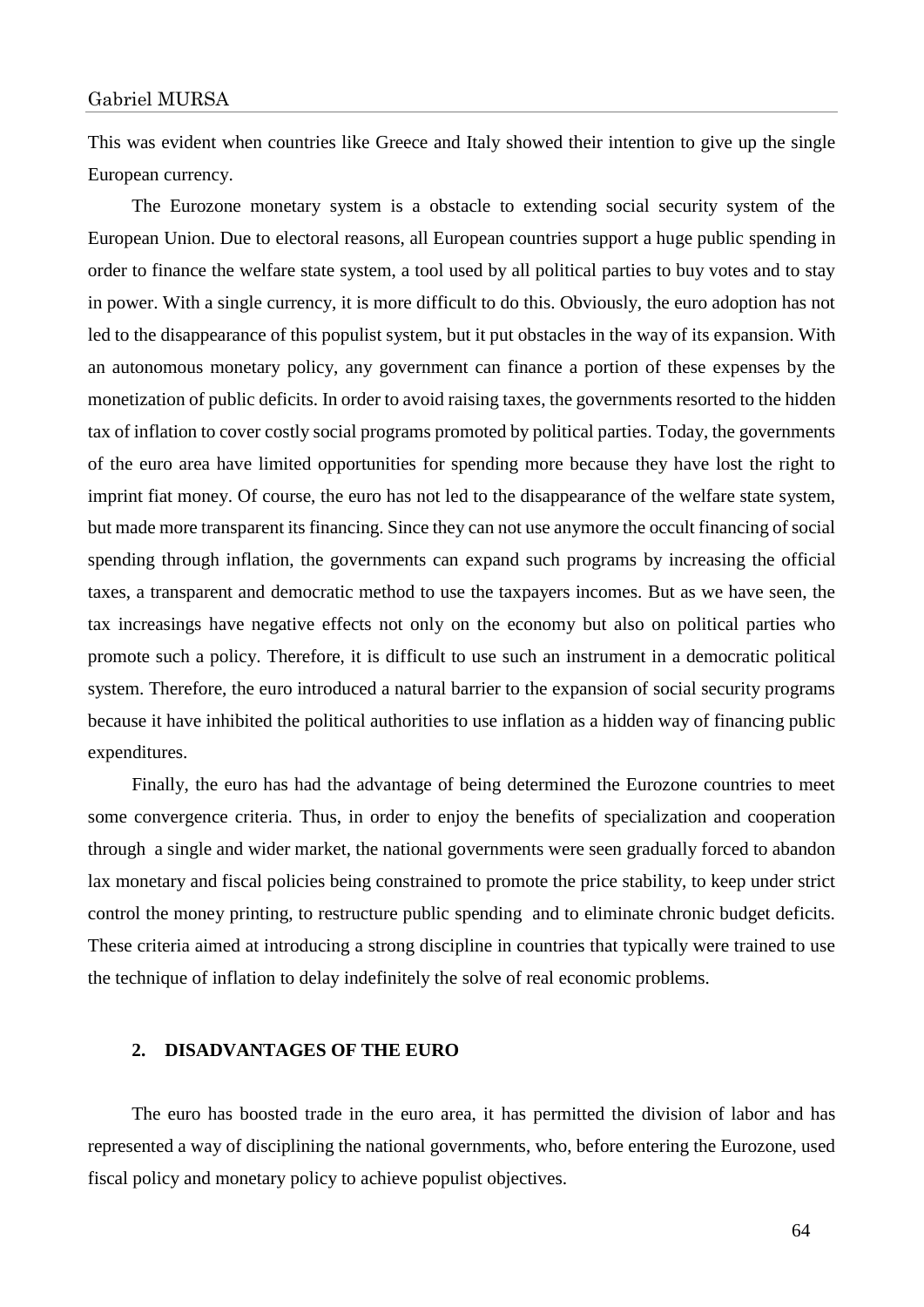But the euro is not a perfect instrument. Its main drawback is that it is a fiduciary currency. Or, the fiat currencies are not based on a real standard, but on the simply trust of people. The major disadvantage of the euro is that the European Central Bank may use discretionary monetary issues, which would allow the application of policies similar to those used by national governments with their own currencies. Being deprived of a real real base or standard, the European authorities can devaluate the euro and can finance the budget deficits of the Eurozone countries. This is not just a theoretical possibility, but a fact that has happened in recent years, when the European Central Bank resorted to monetary emissions, accepting as collateral the junk bonds of Greek government. Basically, it behaved like a national government which, faced with the impossibility to finance the excessive public expenditures, used the method of deficit monetization. By doing this, the European Central Bank itself violated fundamental principles of euro convergence criteria. Thus, the euro can not be a strong guarantee of the application of efficient long-term economic policies (Booth et al., 2013). The euro has partially avoided the dangers arising from fiduciary nature of former national currencies like peseta, drachma, or escudo, but did not remove all the dangers of discretionary monetary issues and of a lax fiscal policy.

The second major disadvantage of the euro is that it limits freedom of choice for citizens. Given the existence of national currencies, there was a money market through which these coins are competing each other. In fact, there was a competition between the central banks to have a fiable money; the national central banks were obliged to be very cautious about monetary issues. In these circumstances, EU citizens can made transactions or they could keep wealth in a currency which they considered best suited for personal purposes. Today, the adoption of the euro currency freedom of choice has been significantly reduced. Taking into account that the euro is legal tender, every citizen is forced to accept and to use the currency imposed by the European authorities. However, the lack of freedom in the choice of currency is contrary to European principles of safeguarding individual freedom and the desire of individuals to improve their own welfare. By introducing the single currency, the EU money market depends on a monopolist. The national monopolies held by national central banks have been replaced by a stronger monopoly, a supranationl one, held by the European Central Bank. Obviously, the most negative effects derived from the forced concentration of production applies also for the production of money. Consequently, in the absence of competition between national currencies, the existence of a single currency, provided by a monopoly, may involve any specific adverse effects of any monopoly (Mises, 1998). The losses resulting from the new monopoly held by the European Central Bank could be offset by imposing specific standards of the best currencies existing before 1999, which would have led to the imposition of a monetary policy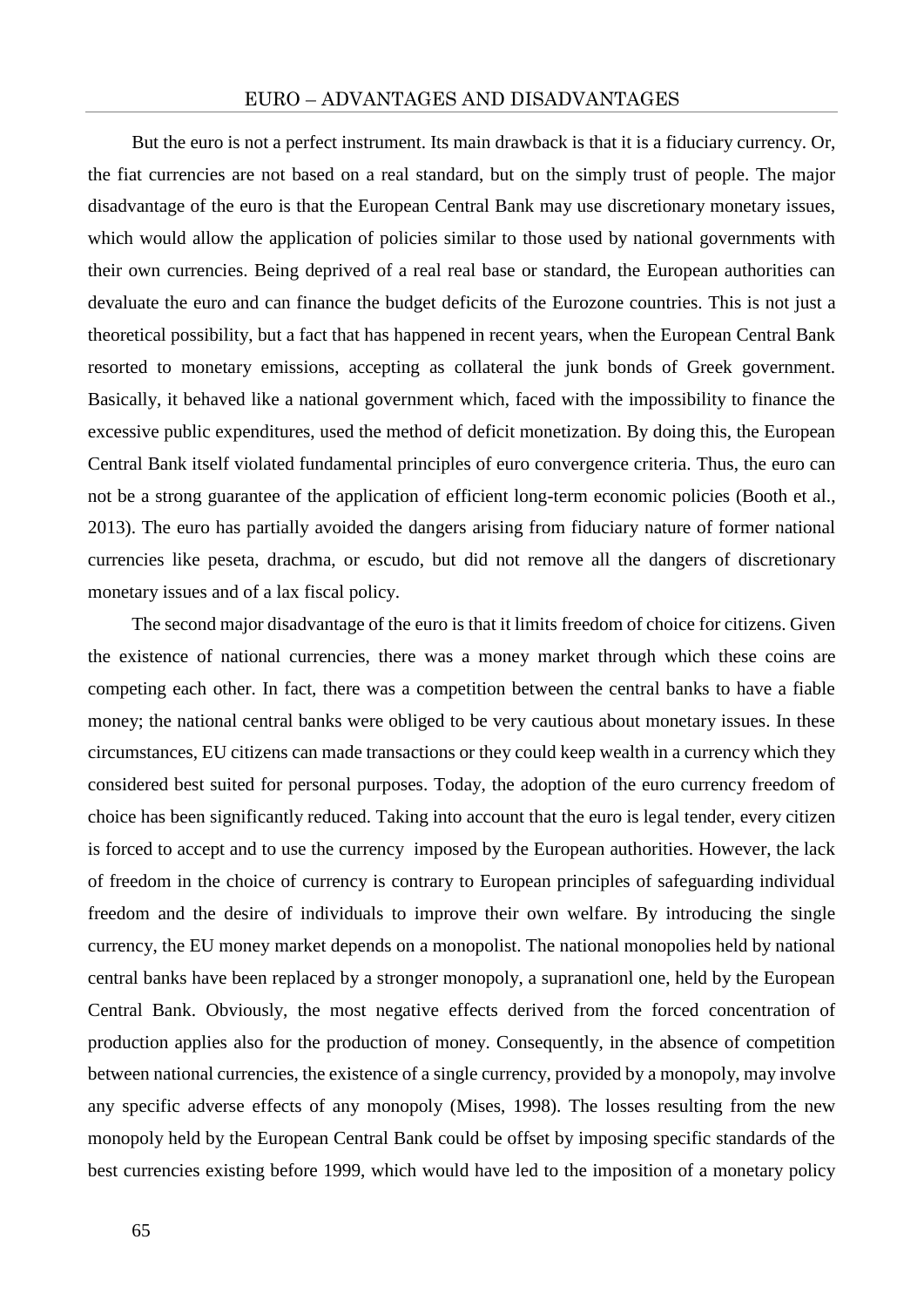similar to that applied by countries such as Germany and the Netherlands. If this would happen, the citizens of any part of the Eurozone would have benefited from a solid, stable currency like the German mark. But the political opportunism gave the euro a value representing rather an average value of former currencies. The European currency users lost the opportunity to choose the best currency from a basket of competing currencies. The adoption of low monetary standards has disadvantaged countries with prudent monetary policy and created the incentives induced by the adoption of a lax monetary policy, a policy with a unstable money. However, given the disappearance of national currencies, the European citizens have lost the ability to create pressure on central banks in their own countries, choosing the currencies of other countries. The difficulties faced by the European Union since 2008 support this view. In addition, the suppression of freedom of choice of currency made it impossible to discover the preference of the citizens (Hayek, 2007).

Adopting the euro has enabled the introduction of a stronger monetary and fiscal discipline in countries that traditionally were characterized by populism and lack of seriousness, but brought disservice to the citizens of countries like Germany and the Netherlands, accustomed to stable currencies. In fact, the adoption of the euro has led to arbitrary transfers of wealth from low inflation countries to high countries inflation, through the excessive imports covered by government bonds. To avoid these transfers, the countries that previously had prudent fiscal and monetary policies would have to adopt the same standards, which would lead to a generalization of budget deficits and a significant devaluation of the euro in all parts of the Eurozone.

A third major drawback of the single currency is a massive centralization of decisions at EU level and a significant concentration of powers in the hands of a small group of individuals, which may endanger one of the fundamental principles of the European Union, the individual liberty. A concentrated decision-making power significantly increases the probability of committing errors because decision making is based on fewer minds than in a decentralized system. In addition, the impact of erroneous decisions can be huge, because concerns directly on all 300 million citizens of the Eurozone. Obviously, by the introduction of a single currency, the national governments can not exert a direct pressure on own national central banks in order to monetize their budget deficits, but the advantage of the common monetary policy can be destroyed by the concentration of powers in the hands of a small group of technocrats, managed by the most influential politicians of the EU countries.

These drawbacks lead to the conclusion that, in fact, the euro has been designed to be a political tool used by politicians in order to realize an excessive centralization of European Union (Bagus, 2012). The possible unification of fiscal policy, which is discussed in recent years to strengthen the